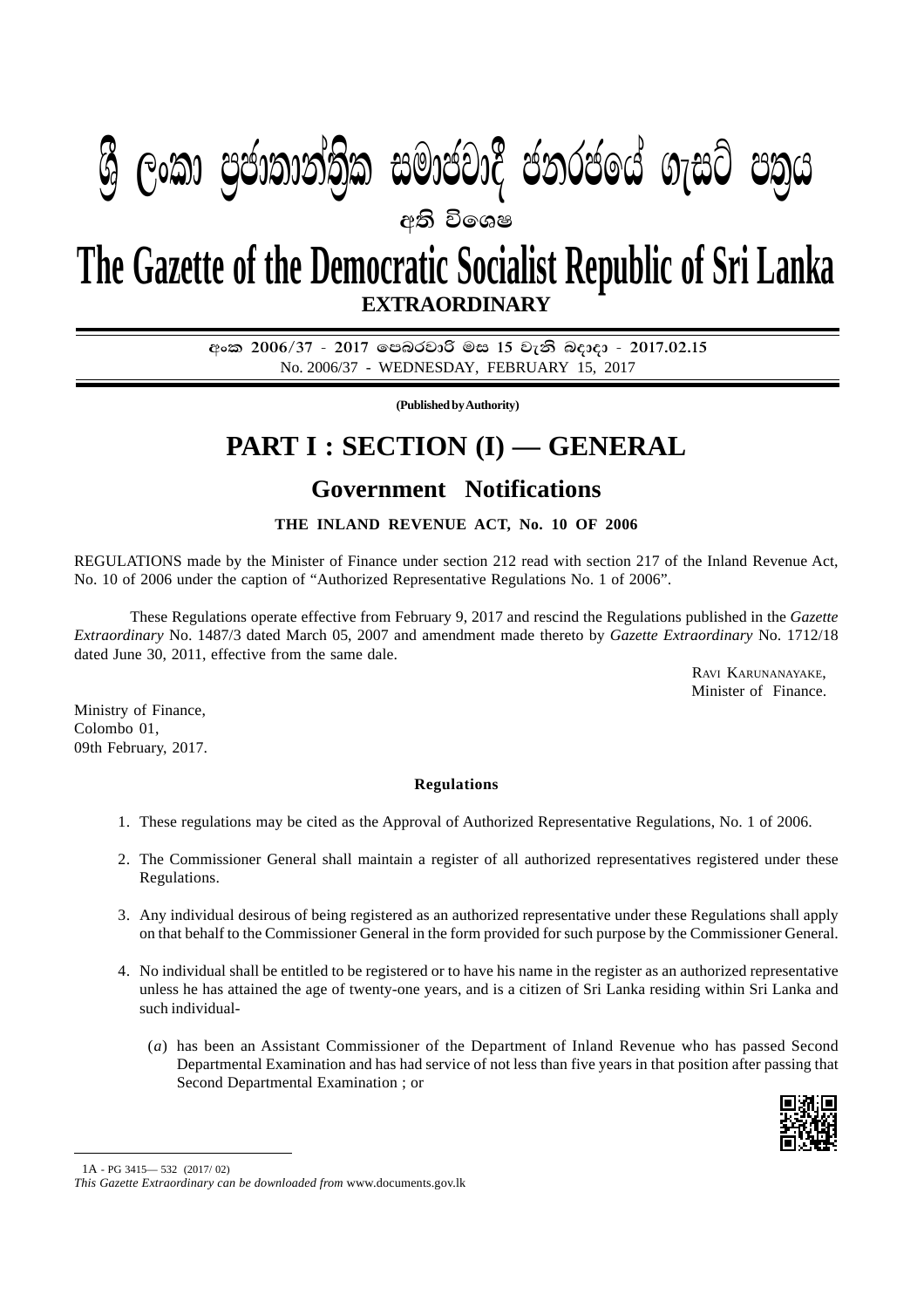- (*b*) is an individual registered as an auditor under the Companies (Auditors) Regulations ; or
- (*c*) has been a member of the Sri Lanka Audit Service not below the rank of Superintendent of Audit Class II, being a person who has been appointed to that service on the results of a competitive examination ; or
- (*d*) has been a member of the Sri Lanka Government Accountant's Service not below Class II of that service, being a person who has been appointed to that service on the results of a competitive examination ; or
- (*e*) "(i) has obtained one of the following qualifications
	- (a) Executive Level I Examination/Certificate in Accounting and Business (CAB) Level 1/Certified Business Accountant (CBA)/Certified Tax Advisor of the Institute of Chartered Accountants of Sri Lanka (CASL) ;
	- (b) Certificate in Business Accounting of Chartered Institute of Management Accountants (CIMA) ;
	- (c) Professional qualification foundation level of Association of Chartered Certified Accountants (ACCA) ;
	- (d) Managerial Level (Level 03) Intermediate Level Certificate of the Certified Management Accountants of Sri Lanka of Institute of Certified Management Accountants of Sri Lanka  $(CMA)$ :
	- (e) Membership of the Association of Accounting Techinicans (AAT) ; and
	- (ii) has post qualification expereince of at least ten years in accounting (not being self employed)"
- 5. No individual shall be entitled to be registered or to have his name in the register as an authorized representative, if such person -
	- (*a*) has been adjudged by a competent Court to be of unsound mind ; or
	- (*b*) having been adjudged as an insolvent or bankrupt, has not been granted by a competent Court, a certificate to that effect that his insolvency or bankruptcy has arisen wholly or partly from inevitable losses or misfortunes ; or
	- (*c*) has been convicted by a competent Court, whether in Sri Lanka or elsewhere, of any offence involving, moral turpitude ; or
	- (*d*) has been found guilty of professional misconduct ; or
	- (*e*) accept employment in any capacity under any employer (other than in an audit firm), other than an authorized represetative approved under these regulations and carrying on business as an authorized representative for the purposes of the Inland Revenue Act.
- 6. If the Commissioner General is satisfied that any individual applying for registration is entitled to be registered under these regulations, he shall register such individual and issue such individual a letter certifying his registration, which shall be withdrawn in the event of his name being removed from the register maintained by the Commissioner General.